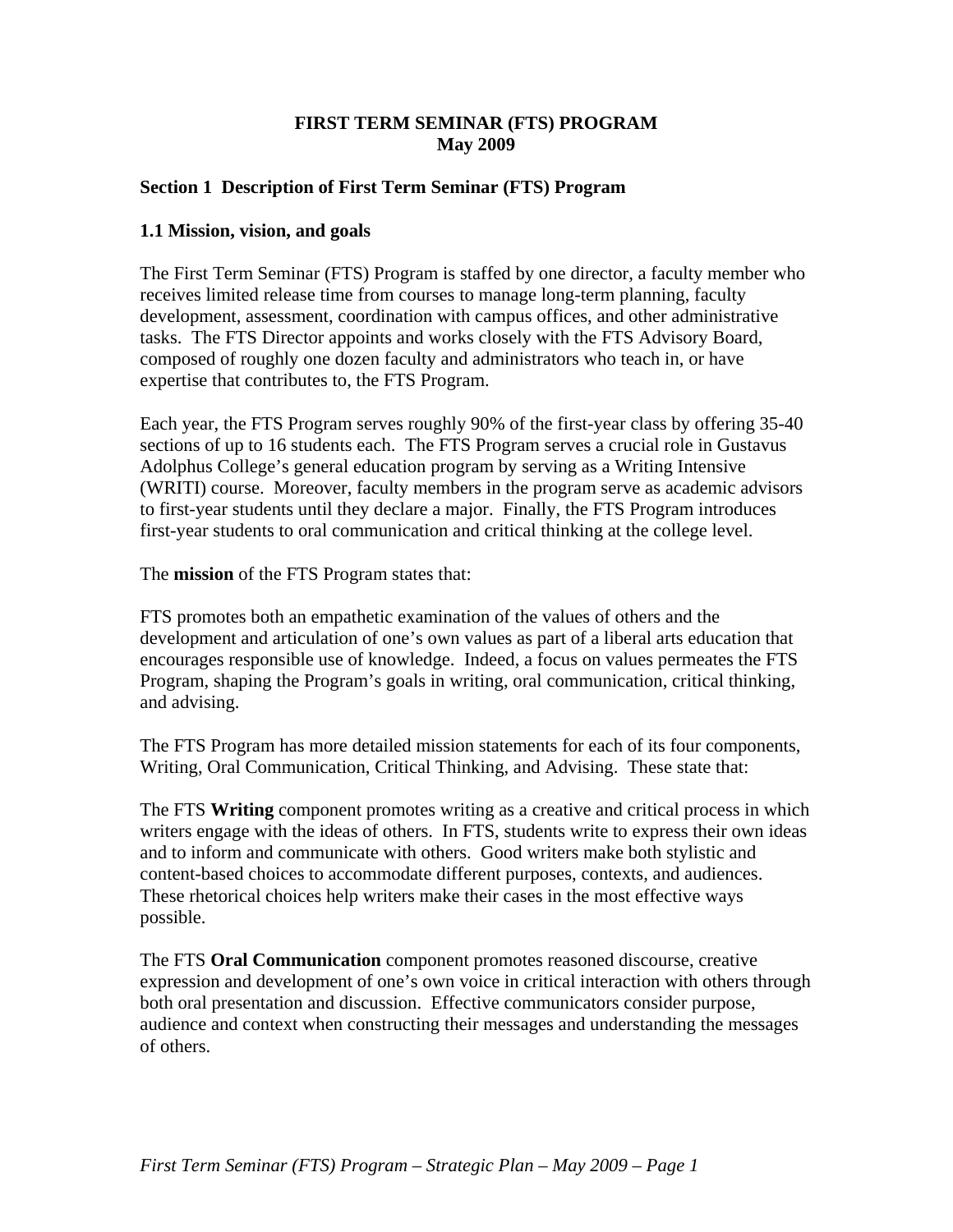The FTS **Critical Thinking** component promotes a commitment to the application of reason to one's own ideas and those of others, a willingness to consider the perspectives of others, and an awareness of the limits of any given epistemology. These habits of mind, central to the liberal arts, help the individual find a meaningful place in a larger society and form one of the cornerstones of lifelong learning.

FTS professors serve as first-semester **advisors** and until advisees declare a major or are admitted into a certification program (Athletic Training, Education, Nursing). In this capacity, they work alongside students to plan their liberal arts education and refer them to campus resources to think about possibilities during their four years and beyond. At its best, the advising relationship fosters a climate of campus-wide mentoring.

To achieve this new vision, the first major revision of the FTS Program since its development in 1993, the FTS Program has established goals for each of its components that seek to include values across the Program.

# **Writing goals**

### 1a. Invention

"Invention" is most often associated with the "prewriting" stage, when writers generate ideas, explore topics, and plan strategies; invention activities get writers going.

Focusing on invention will help students learn to: analyze texts, issues, and questions of value; explore their ideas and those of others; practice credible and effective methods of expressing thoughts in writing.

### 1b. Arrangement

"Arrangement" is most often associated with form or structure. Focusing on arrangement means helping students learn to consider both global and local issues. While working on arrangement, students will make decisions about what belongs in an introduction and a conclusion, about what sorts of arguments will be persuasive at particular points in a paper, and about structure within paragraphs.

Focusing on arrangement will help students learn to: analyze texts in terms of form and structure; create texts that will communicate successfully with readers due to appropriate organization and structure.

## 1c. Style

Loosely understood to mean that which makes a writer's work unique, "style" involves choices in sentence length and structure, word choice and "voice," and suitability for particular audiences. Since FTS is an interdisciplinary program, students will certainly read texts that are quite varied stylistically. They should be encouraged to vary their own style when they write as well.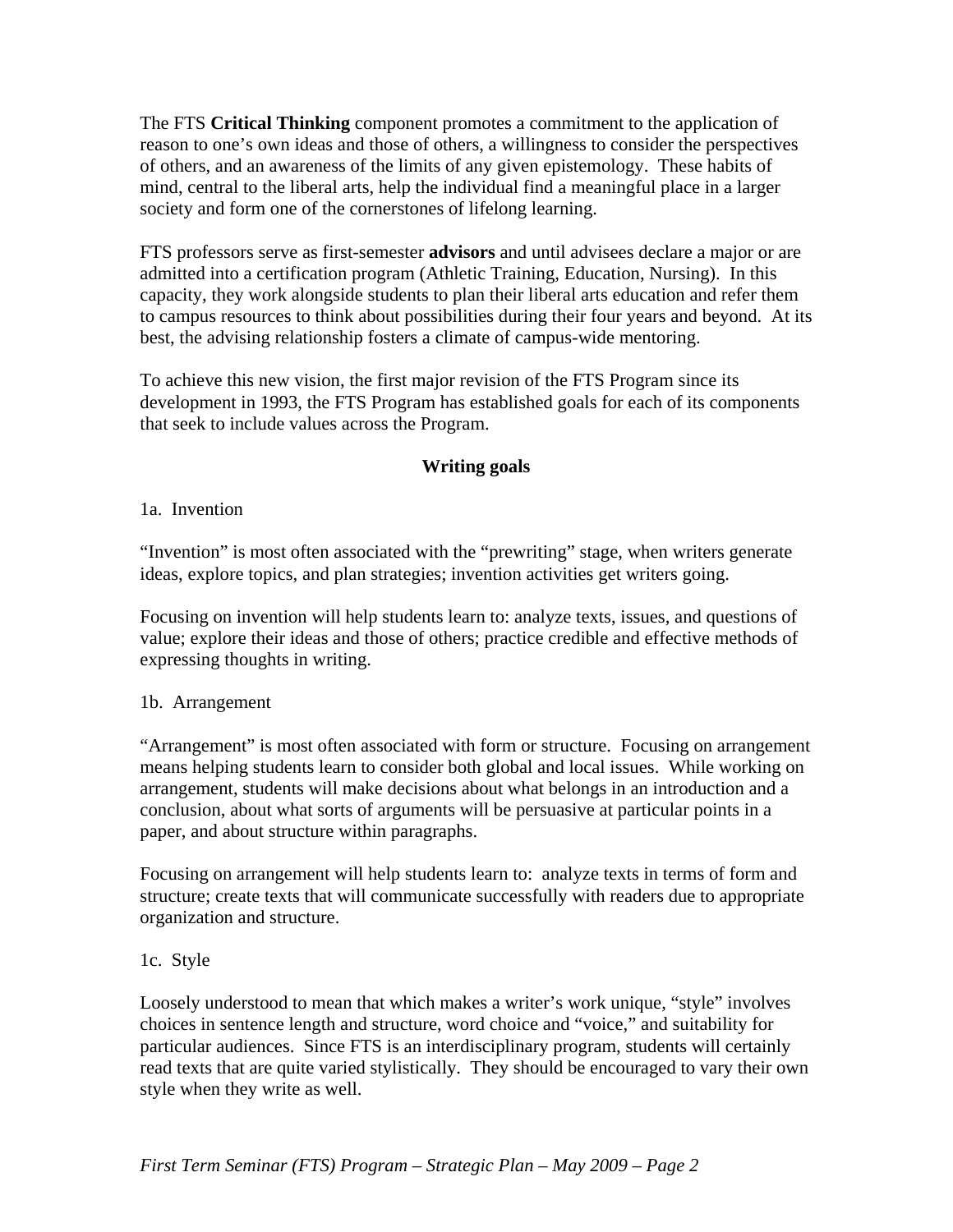Focusing on style will help students learn to: communicate with an audience more effectively; make deliberate choices regarding voice and word choice; understand writing conventions as context-specific; manipulate those conventions to suit various genres, situations, and audiences.

## **Oral Communication – Oral Presentation goals**

## 2a. Invention

"Invention" is most often associated with generating ideas, exploring topics, and planning strategies.

Focusing on invention will help students learn to: develop a topic in order to inform or persuade their audience; develop a main point (informative presentation) or central argument/thesis (persuasive presentation); construct the presentation with a particular audience in mind; and gather, evaluate, and integrate appropriate evidence to illustrate and support their main point or central argument/thesis.

### 2b. Arrangement

"Arrangement" is most often associated with form or structure.

Focusing on arrangement will help students learn to: use an appropriate organizational pattern that supports their central argument or thesis.

## 2c. Style/Delivery

"Style/Delivery" is associated with choices regarding language and voice.

Focusing on style/delivery will help students learn to: use language that is appropriate to the topic and audience, including vocabulary that is correct, precise, simple, and unaffected; use vocal pitch, rate, tone, volume, and gestures appropriate to the topic, the audience, and the location.

## **Oral Communication – Discussion goals**

### 2d. Invention/Developing Ideas

In this context, "invention" refers to deepening one's understanding of course material and discerning the many different ways to develop ideas through group discussion.

Focusing on invention/developing ideas will help students learn to: provide information; explain an opinion; advocate a particular position; consider alternative positions; synthesize from the ideas of others; summarize the day's discussion.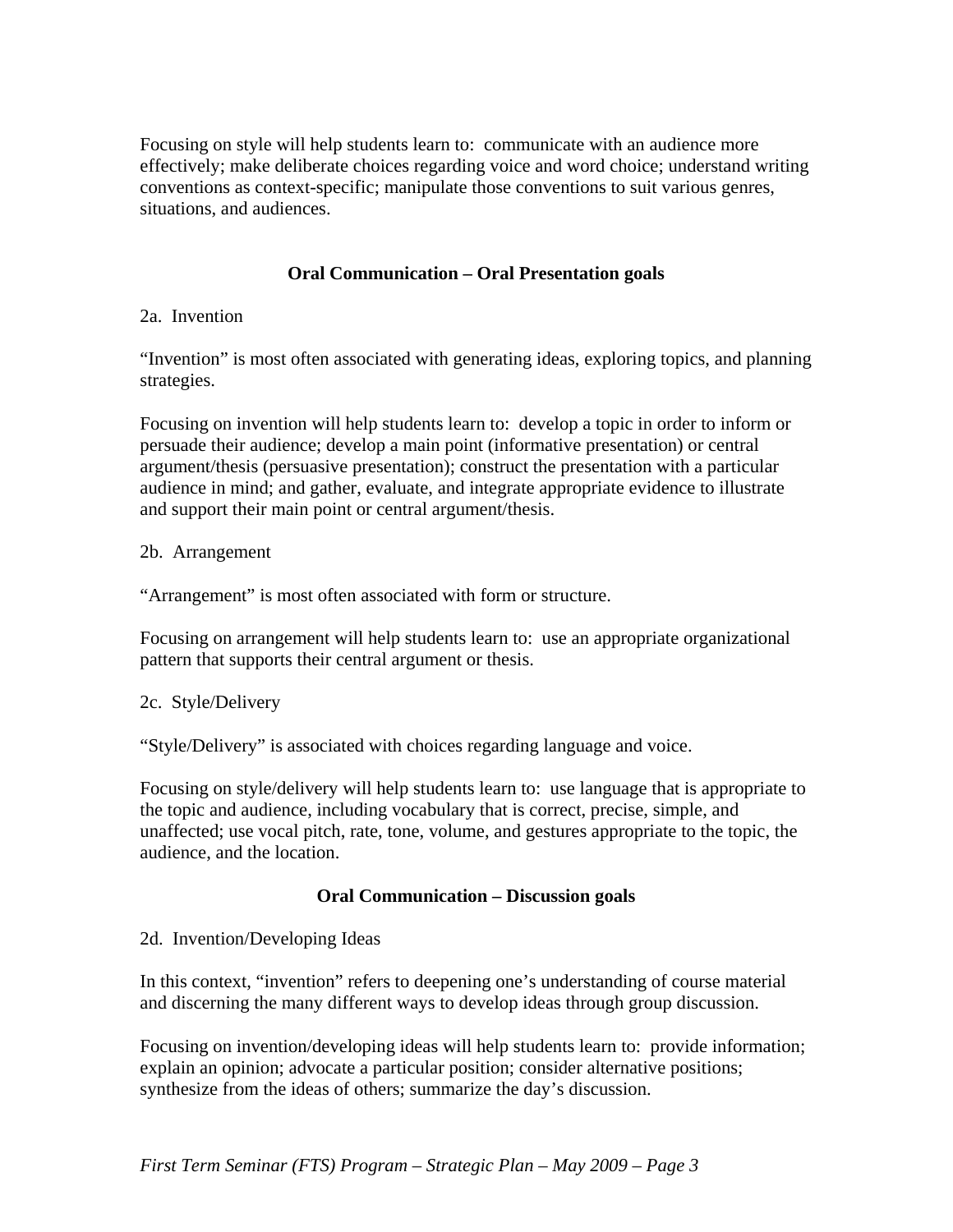### 2e. Arrangement/Advancing Discussion

In this context, "arrangement" refers to discerning how substantive group discussion functions.

Focusing on arrangement/advancing discussion will help students learn to: stay on topic; connect individual comments; actively listen to others in order to create a productive climate for learning.

### 2f. Style/Self-Monitoring

In this context, "style" refers to developing a capacity to identify the role each of us can play in a substantive group discussion.

Focusing on style/self-monitoring will help students learn to: become responsible participants in classroom discussions through speaking, encouraging others to speak, and listening.

# **Critical Thinking goals**

### 3a. Reasoning

Focusing on reasoning will help students learn to: identify the purpose of a text; identify concepts that shape an argument; assess the evidence used to support an argument; present relevant evidence to support their own arguments.

3b. Assumptions and Implications

Focusing on assumptions and implications will help students learn to: identify how contexts and unstated assumptions influence arguments; identify the implications and consequences of arguments.

### 3c. Perspective

Focusing on perspective will help students learn to: articulate their own perspective and the influences that shape it; identify and evaluate alternative perspectives.

### 3d. Questioning

Focusing on questioning will help students learn to: ask questions of all kinds; find and assess information that answers questions.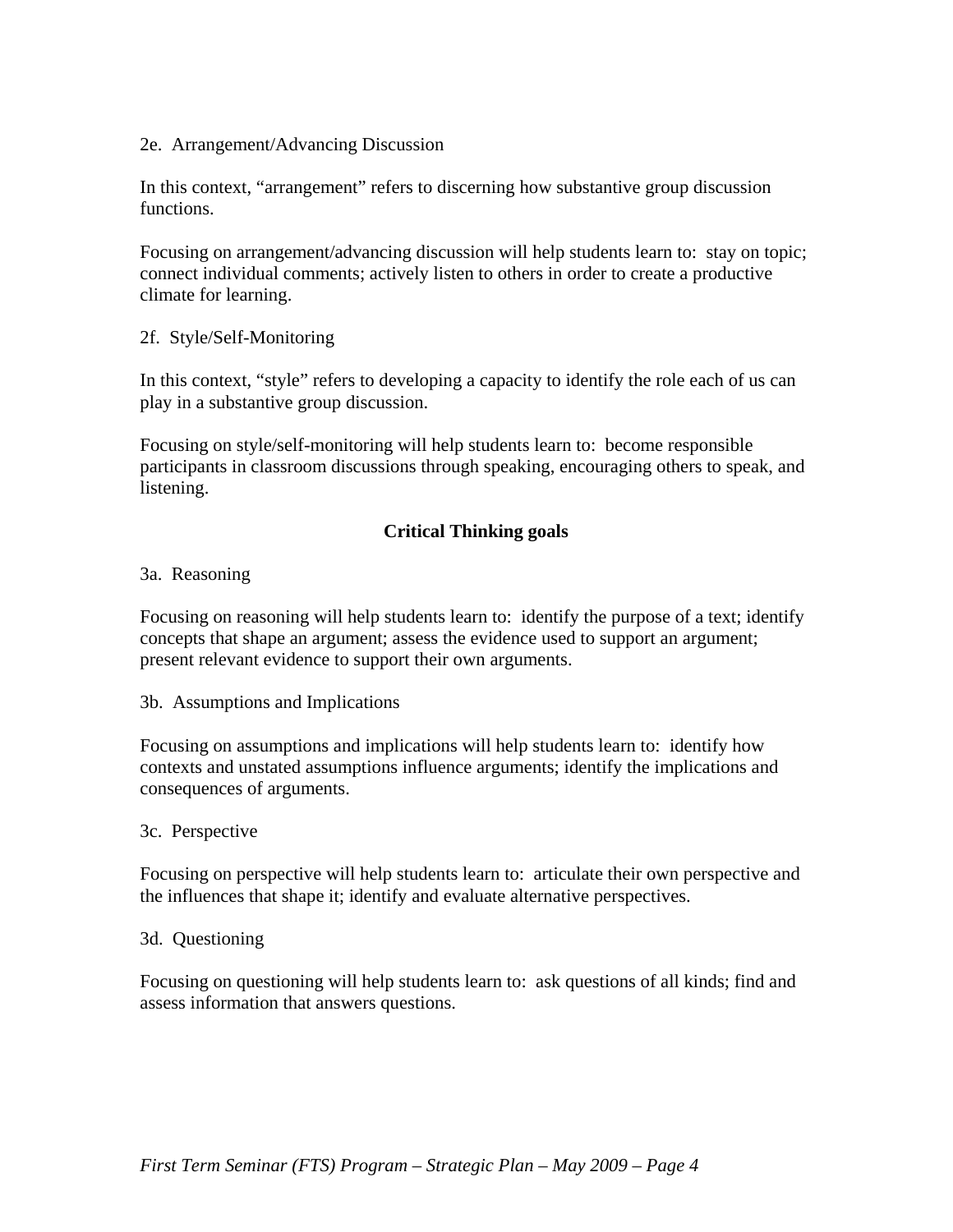## **Advising goals**

4a. Developmental Advising

Class Registration

Students will: review first semester course selections prior to the start of the school year; search for classes online and use WebAdvisor to register for January and spring classes; identify back-up course options in case first choices are closed; meet with their advisor for approval prior to registration sessions; and know campus policies, procedures, and deadlines.

General Education and Liberal Arts Perspectives

Students will: read and review degree audits/progress toward degrees; understand liberal arts philosophy and graduation requirements; identify and search for courses by area approvals; know resources for investigating interests and possibilities.

Student Strengths and Academic Difficulty

Students will learn to: advocate for themselves, take ownership for their learning, become responsible and accountable as independent learners, and ultimately become their own best advisors.

4b. Introducing Students to the College

Students will: become familiar with campus resources and out-of-classroom learning opportunities.

4c. Creating a Mentoring Community

Students will learn to: experience Gustavus as a community of learners, a place of open inquiry; take responsibility for connecting their in-class and out-of-class experiences in a holistic way; broaden the definition of who an advisor/mentor is to acknowledge the value of work supervisors, coaches, organization advisors, Student Affairs staff, and others.

## **1.2 Programs**

Courses within the FTS Program provide the bulk of the College's Writing Intensive (WRITI) courses for the Writing Across the Curriculum (WAC) Program.

FTS courses also introduce first-year students to a range of campus resources, particularly the College Library, Career Center, Academic Advising, Diversity Center, Center for International and Cultural Education, Counseling Center, Peer Assistants, Center for Vocational Reflection, and Office of Community Service, among others.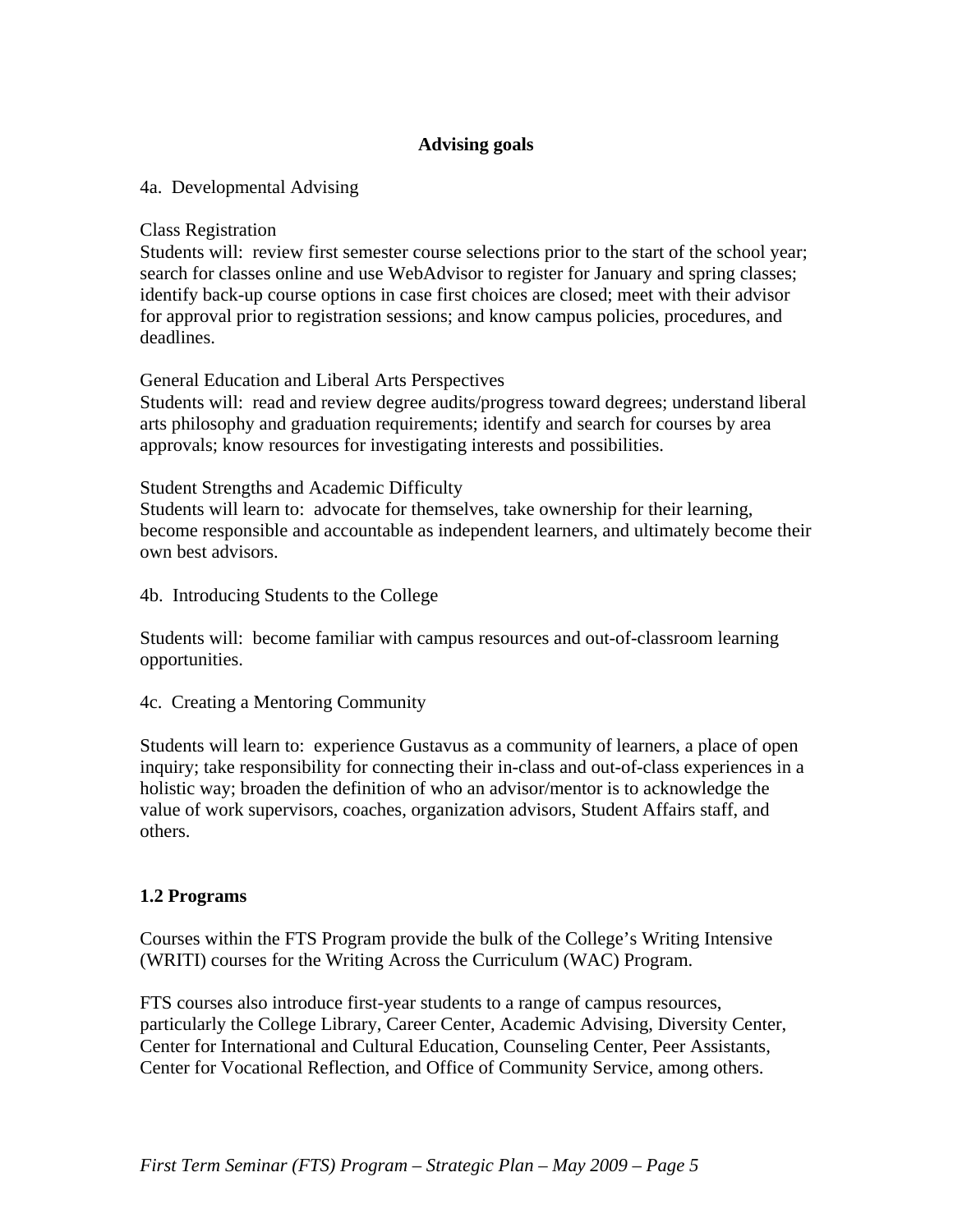### **1.3 Support relationships**

The FTS Program relies heavily on support from all academic departments. As of January 20, 2009, 96 faculty representing 26 academic departments are affiliated with the Program. The Program has a unique relationship with the English Department, whose faculty members each offer an FTS course annually.

The Program depends on the Advising Center to support its advising component and on the College Library to support elements of its critical thinking component. The Program also relies on the Career Center, the Counseling Center, the Diversity Center, the Center for International and Cultural Education, the Peer Assistants, the Center for Vocational Reflection, and the Office of Community Service, among other campus offices, to help connect first-year students with the many resources that are available to them.

Looking forward, the FTS Program is exploring partnerships with campus-wide events and initiatives such as the Nobel Conference, First-Year Orientation, Reading in Common, the Global Insight program, and the Learning/Living Communities strategic initiative.

### **Section 2 Strategic Review**

### **2.1 Strategic issues**

The First Term Seminar Program recently completed an evaluation that included a selfstudy and an external review, its first such evaluation since its development in 1993. The Program has also developed an assessment survey, administered to all FTS students annually beginning in Fall 2007. Moreover, the Program surveyed affiliated faculty members and held two open meetings to discuss strategic issues. These materials, as well as discussions of the FTS Advisory Board, provided the information for the following analysis.

### **Strengths:**

Faculty and students alike regard FTS as highly successful in building **community** among first-year students, and between first-year students and faculty. In our Fall 2007 survey, which included 520 responses representing 36 of 39 sections of FTS that semester, 78% of students agreed that they felt comfortable sharing their personal beliefs with others in their FTS course. 89% agreed that their FTS course had promoted an open exchange of ideas. Nearly 86% agreed that they felt comfortable asking questions and discussing ideas with each other and with their FTS professor. Faculty feedback also indicates that the FTS Program provides a crucial sense of community that enables students to take risks in the classroom, build confidence in their academic abilities, and form healthy personal relationships on campus.

The **commitment** to the FTS Program from the faculty and the college represents another crucial strength. Gustavus faculty and staff clearly feel that the Program is vital to a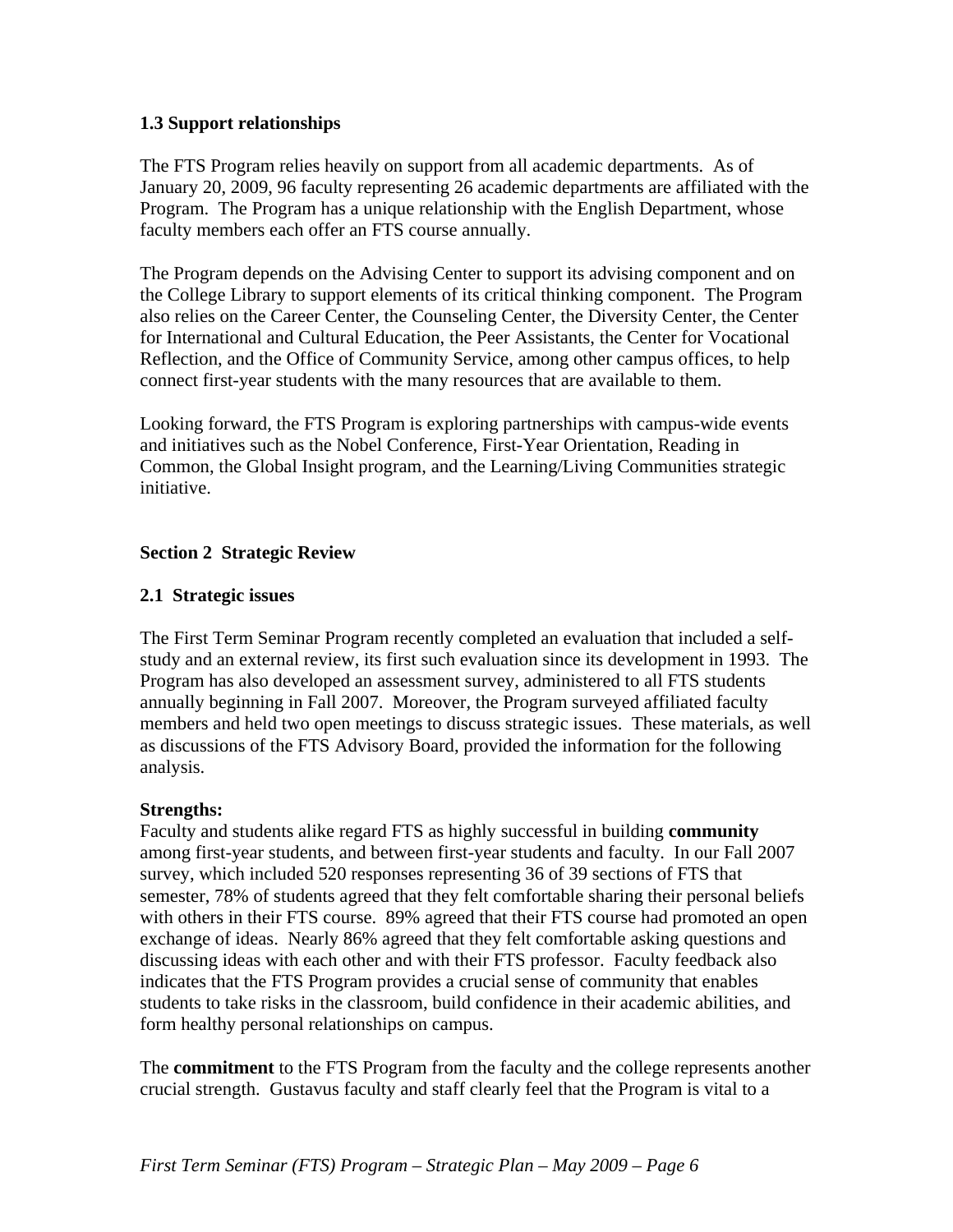high-quality education and are willing to put time and energy into it. This is clear from the ability of the College to staff nearly 40 sections annually with relatively few problems and from the participation of faculty from 17 academic departments in Fall 2007 and from 19 departments in Fall 2008. Few institutions have such success in staffing a program such as FTS with tenured and tenure-track faculty. The commitment to the Program is equally clear from the widespread participation of campus offices in FTS. For its part, the College has supported the FTS Program with a part-time faculty director and a program budget that allows regular training workshops for new FTS faculty and modest funding for students and faculty to meet outside of class.

The Program's commitment to **academic rigor** constitutes yet another strength. The Program attempts to set high expectations for students in writing, oral communication, and critical thinking, preparing them for college-level work over subsequent years. In particular, FTS courses introduce students to college-level classroom discussions. Over 73% of students who completed the Fall 2007 survey reported that they felt more prepared to engage in discussions in other courses after completing FTS.

The Program's focus on **writing**, one of the most crucial components of a liberal arts education, is another strength. In the Fall 2007 survey of students, over 50% reported writing 3 or more papers in their FTS course; over 70% reported that their ability to use sources to create original arguments had increased; over 60% agreed that they had more confidence in their ability to cite sources appropriately after completing FTS; and over 75% indicated that their overall skill as a writer had increased after completing FTS.

The small **size** of FTS sections, which have a maximum of 16 students, is another strength, no doubt contributing to the strong sense of community among students in FTS courses. The small size of FTS sections is particularly important for first-semester students, many of whom are enrolled in courses that are much larger than average.

Finally, the Program's willingness to give **faculty control** over course content is another strength. While many institutions share a common curriculum for a first-year program, usually some form of Western Civilization course, Gustavus faculty are encouraged to develop a wide range of FTS offerings that include more diverse topics and ways of thinking about the world. Faculty members' freedom to connect their own interests and disciplines with the liberal arts mission of the College is a tremendous source of strength to the FTS Program.

#### **Weaknesses:**

The principal weakness of the FTS Program is a corollary of one of its strengths. The Program's commitment to faculty control over course content has resulted in a decentralized curriculum that produces **inconsistent outcomes**. Individual faculty members interpret the role of FTS differently, emphasizing some components over others. To date, the writing and advising components have received more attention from faculty members than the oral communication and critical thinking components. However, the emphasis of writing instruction also varies across FTS sections. In their responses to the Fall 2007 survey, over 50% of students indicated that they wrote one or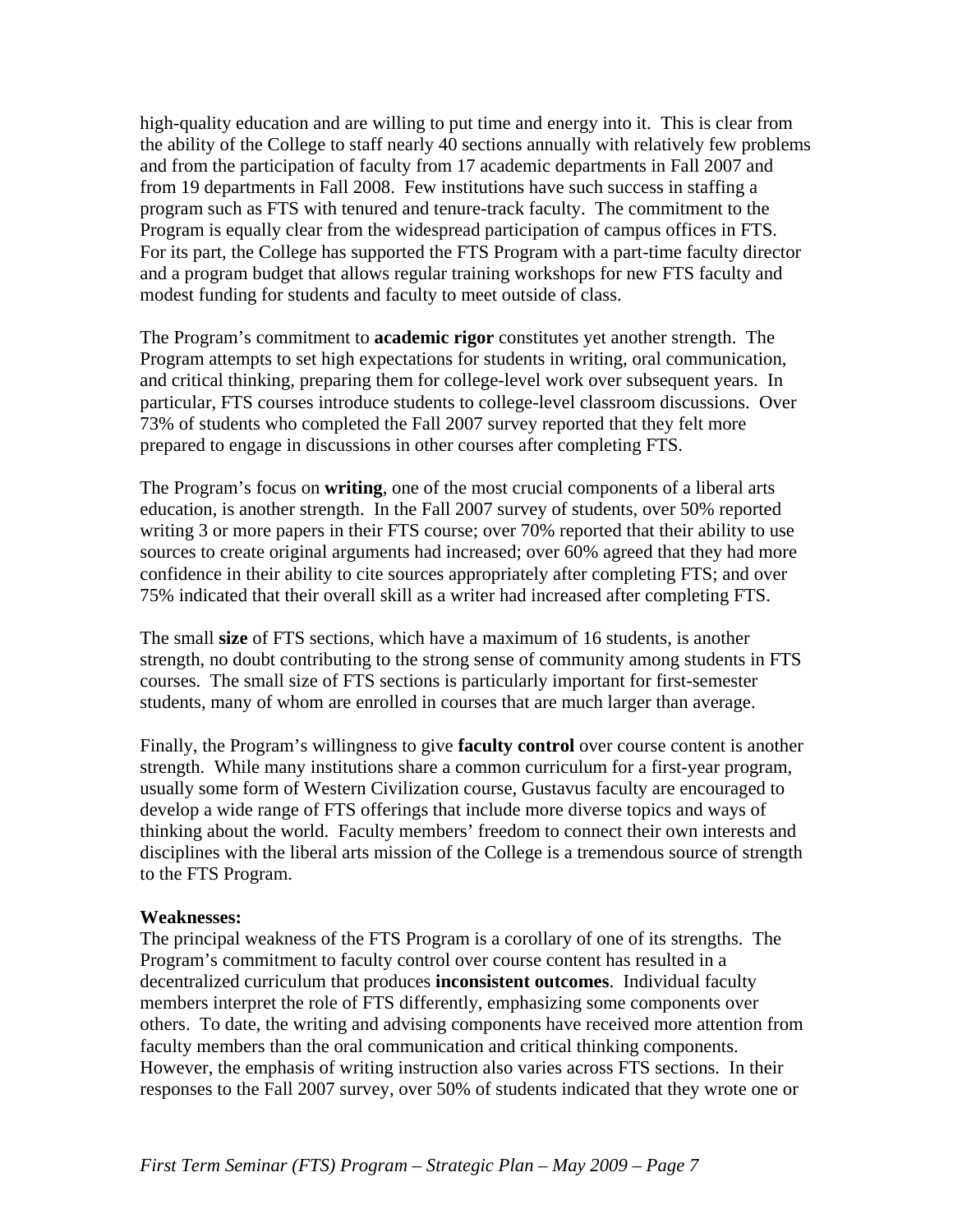less "argumentative" (defined as papers in which they examined evidence and created an argument or thesis) papers in their FTS course. 15% indicated that they did not write a research-based paper in which they developed a question, found sources, and created an argument or thesis. Roughly 45% reported that their ability to manage conventions of writing such as paragraphs, grammar, and punctuation did not increase. This type of inconsistency in outcomes is also apparent in oral communication and critical thinking. Only about 54% of students agreed that they had learned techniques that would help them make better oral presentations. Roughly the same number reported that they felt more prepared to do presentations in other courses as a result of FTS. Just under 53% agreed that after completing FTS they were better able to identify the unwritten implications or consequences of an argument.

The Program's limited ability to offer **faculty development** workshops is another clear weakness. Though the Program offers a regular FTS training workshop for new FTS faculty roughly biannually, it currently does not have any regular professional development opportunities for faculty who have already taught FTS. These kinds of professional development opportunities are crucial to help faculty improve their ability to teach writing, oral communication, and critical thinking and to advise students effectively. Moreover, they are crucial to developing the shared attitudes and expectations about the Program that would reduce inconsistencies across the Program.

Faculty members affiliated with the Program highlight a **perceived tension** between the Program's emphasis on academic rigor and its attention to student advising. Some faculty members emphasize the Program's academic nature, showing concern over the amount of time required to introduce students to campus resources and the value of a liberal arts education and to create mentoring relationships; others emphasize the importance of assisting first-semester students in the transition from high school to college and show concern over the academic expectations of the Program. To date, the Program has not been able to create a commonly held conviction that academic rigor and effective advising can coexist within FTS. Discussions about this tension will likely also touch on the new flexibility that faculty have to schedule FTS courses, choosing whether to meet for three hours or four each week. The opportunity to meet for three hours rather than four might pose additional challenges in meeting both the advising and academic functions of FTS.

It is also clear that the Program's attention to advising produces a **strain** on the faculty members who teach FTS most often, many of whom advise upwards of 40 students in a given semester. This strain on many faculty members in the Program contributes to a sense that they are stretched too thin for deeper attention to the Program's goals. The Program's inability to compensate these faculty members for their extraordinarily valuable work (for example, by counting an FTS course as equivalent to 1.25 courses in recognition of its unique liberal arts and academic functions) represents another important weakness.

Finally, many faculty members feel that the FTS Program's focus on "values" has been too **nebulous**. The Program is currently attempting to define the place of "values" within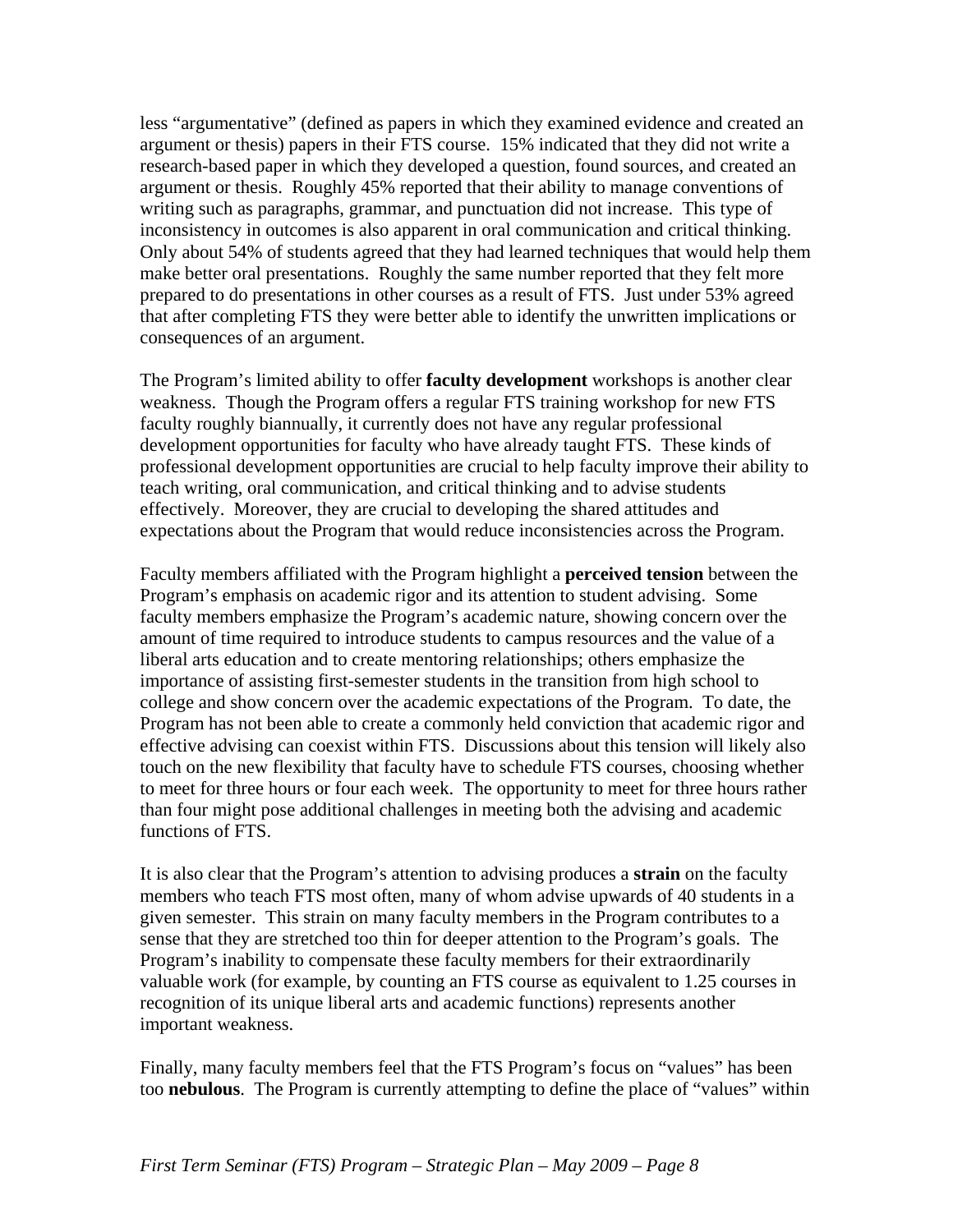FTS more clearly, offering a basic explanation of what the Program means by "values" and changing it from an individual component of FTS (similar to, say, writing) to an overarching and integrating concept that ties together all other work in the course. This change will hopefully address the perception that the place of "values" within FTS has not been clearly defined.

### **Opportunities:**

The FTS Program offers tremendous opportunities for promoting **curricular innovation**. Since it is less constrained by disciplinary needs than most other programs, the FTS Program can be a focus of experimentation as faculty members look to achieve exciting results in general education. The FTS Program can also be a place where faculty members come together to develop a shared understanding of purpose and a deeper commitment to the value of a liberal arts education.

More specifically, the FTS Program sees tremendous opportunities for **collaboration and sharing** among faculty in coming years, supported by more frequent meetings of, and opportunities for, faculty affiliated with the Program. For example, we see opportunities to help faculty members connect with other faculty members who share similar interests. These faculty members could develop shared assignments or activities for their courses or could have their students collaborate to bring together different perspectives on an issue. We also see opportunities to have faculty members share successful and innovative assignments, spreading best practices throughout the Program. Other opportunities to collaborate include pairing FTS sections for campus activities, allowing presenters to make more efficient use of their time while also introducing students to a wider circle of their peers.

The Program also sees opportunities to offer more **in-depth training** sessions to small groups of FTS faculty. For example, as a follow-up to the weeklong training for new FTS faculty members, the Program could offer a two-week summer workshop focused exclusively on one component, such as Critical Thinking. These more focused workshops would play a crucial role in increasing faculty expertise in our general education program. Faculty members who complete these more in-depth training sessions could potentially serve as mentors to other FTS faculty members.

The FTS Program sees an opportunity to develop its own forum in which to **celebrate the work of first-year students**. This forum could be modeled on the successful Celebration of Creative Inquiry, which showcases the original research of Gustavus students at the end of the spring. The celebration of first-year students' work could take place in February, allowing the students an initial opportunity to present their work in a public setting and giving them the experience and confidence to submit their work for the larger Celebration of Creative Inquiry later in the spring. Prizes, such as bookstore credits, could be awarded to the best student work.

Opportunities also exist to support faculty research, writing, and professional presentations on teaching and learning, in keeping with the College's emphasis on the **Scholarship of Teaching and Learning** (SOTL). This work would have the benefit of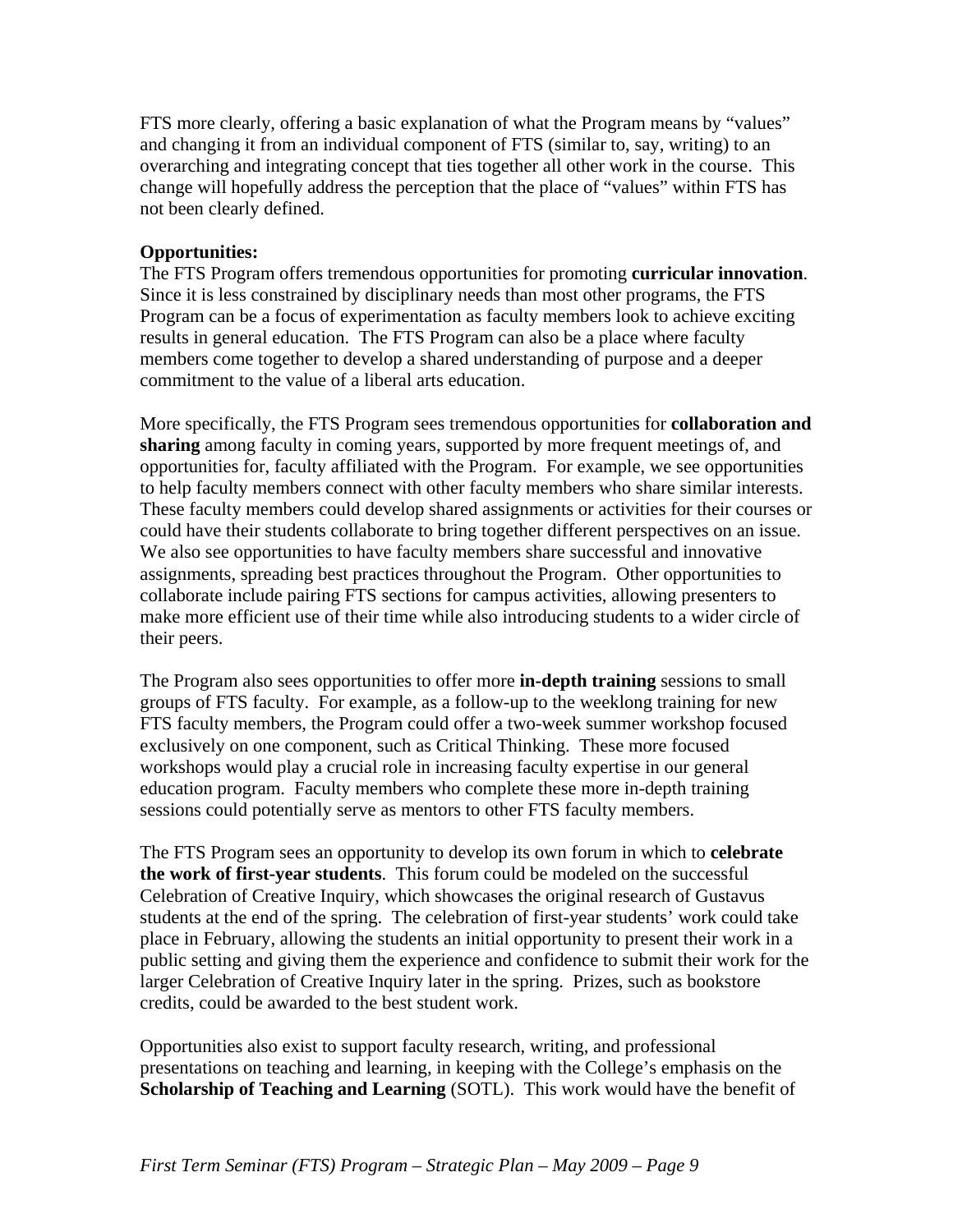raising the College's profile within the world of higher education, attracting attention to the outstanding work that is done on our campus.

The FTS Program also presents opportunities to pilot **assessment** efforts in writing, oral communication, critical thinking, and advising on which departments and programs can build.

The Program could continue recent efforts to connect first-year students with **alumni mentors**. Many faculty members report that students benefit from discussions with alumni who share similar interests and who can advise them on their own educational and career decisions.

The College also has an opportunity to use the model of FTS to develop a course for **sophomore students** that could focus on connecting their emerging interest in an academic discipline or program to larger issues of "values," helping them develop or maintain a focus on issues of broad significance to society even as they become increasingly specialized in their studies. Such a course could be an enormous benefit to sophomore students, who often struggle to find their footing.

Finally, the FTS Program sees opportunities to **communicate its value** to students, who often see FTS as their least important course since it does not contribute to an academic major. The Program could collect and disseminate statements by more senior students about the value of FTS to their college education and could emphasize the importance of skills such as writing, oral communication, and critical thinking, which have broad application in life. This work could be accomplished through a more effective FTS website and through brochures distributed to prospective students.

## **Challenges:**

## **Difficulty recruiting faculty**

Despite the commitment of Gustavus faculty to the Program, FTS faces long-term challenges in **recruiting faculty** to teach in the Program. In particular, many forces in higher education pressure faculty to specialize in their discipline. FTS asks these faculty members to combine attention to a broader liberal arts education with their own disciplinary expertise. Untenured faculty, in particular, may feel torn about participating in the Program when they are also struggling to find time for research and publication in their discipline.

### **Lack of funding for ongoing faculty development**

FTS also faces challenges in finding **funding for its faculty development** opportunities. Current funding for the Program supports the training of new FTS faculty, but does not provide for any continuing faculty development. Developing faculty expertise in general education will require a carefully prepared and well-supported plan.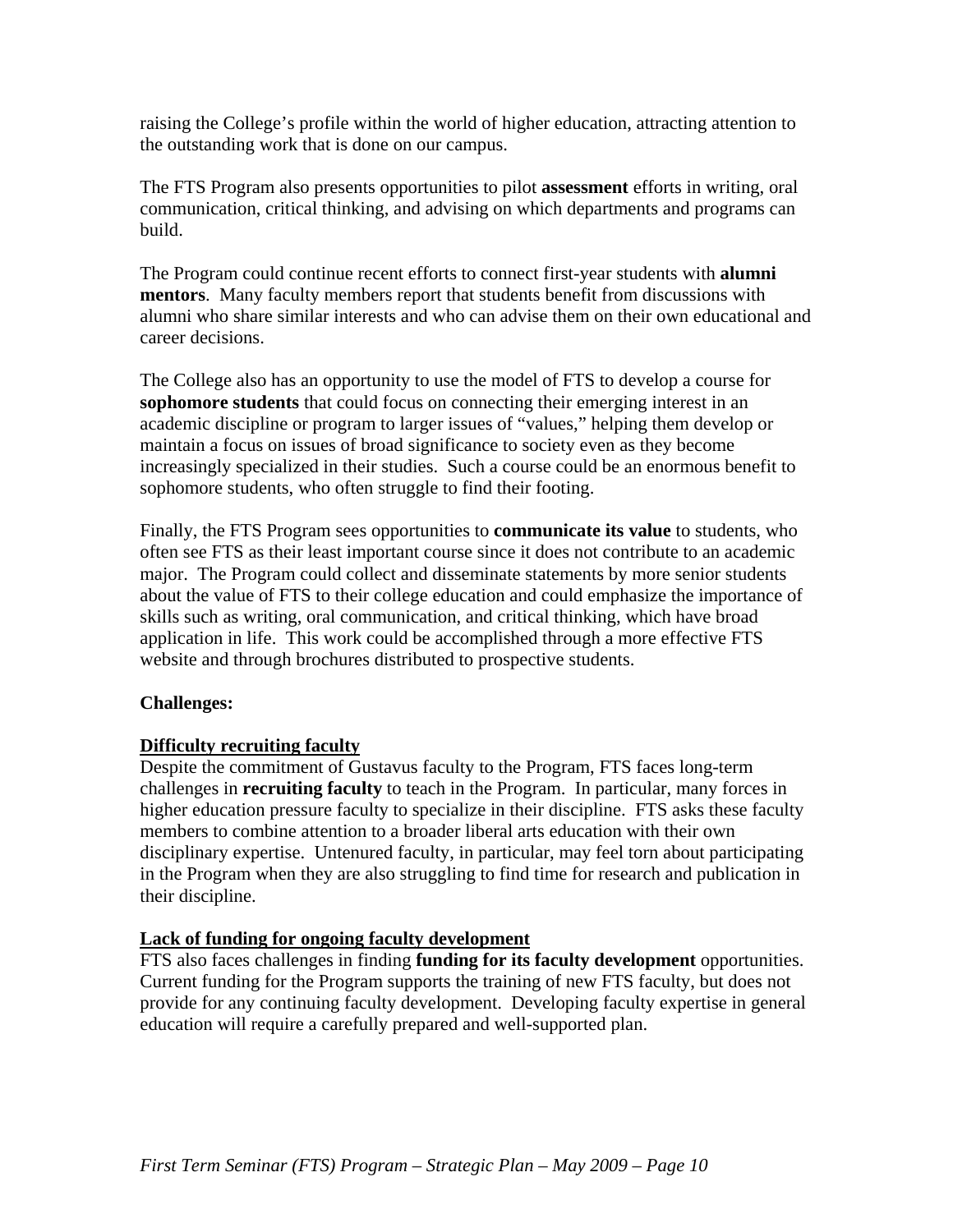## **Resources needed for ELL and disability services**

The FTS Program also envisions increasing challenges in working with a **changing student population**. In particular, English-language learners (ELL) and students with disabilities require expertise that is in short supply at the College. More generally, firstyear students vary considerably in their level of preparation for college work. Faculty in FTS will need to be trained to identify potential difficulties and refer students to appropriate campus resources. Moreover, the College will need to devote additional funding to support of campus resources such as the Writing Center.

# **Limited commitment to general education**

Another challenge stems from **attitudes** towards general education courses, which are generally regarded as far less important than courses that contribute to a major or minor. Students often speak of getting general education courses "out of the way." Often FTS is regarded as a student's lowest priority, making it more difficult to teach writing, oral communication, and critical thinking effectively. This kind of thinking about FTS occasionally results in a student picking an FTS based on the time it is offered rather than on the course content, a situation that is less than ideal.

## **Difficulty enrolling in FTS**

**Registration** for FTS courses is yet another challenge. FTS courses are designed as content-based courses that are meant to attract students to a certain topic. However, responses to the FTS survey administered to students in Fall 2008 indicate that only about 70% of students are able to register for one of their top 5 choices for FTS. 16% indicated that they were unable to register for one of their top 10 choices.

## **Limited availability of technology**

**Technology** represents a challenge for FTS, as it does for most academic departments and programs. FTS faculty members report that existing online resources, based around Moodle, are inadequate for their purposes. Technology now available does not allow faculty to pursue the types of electronic discussions and integration of audio and video materials that they see as essential to successful teaching.

## **Insufficient support for writing instruction**

FTS faculty members also draw attention to insufficient **support for teaching writing**. The College's Writing Center does not have the resources to provide designated tutors to all FTS courses. Nor do the Writing Center and Writing Across the Curriculum have the resources necessary to launch major faculty development efforts to improve writing instruction across the campus. Resources for supporting the teaching of oral communication and critical thinking are even more limited.

## **Difficulty finding and retaining leaders for FTS Program**

Finally, the FTS Program faces a long-term challenge in **leadership**. Directors currently serve terms of three or four years and receive partial releases from teaching responsibilities. The fact that no recent director has completed a term suggests that this level of support is inadequate. Moreover, it has proven difficult to recruit new leaders for the Program. The College needs to reconsider its commitment to the position of FTS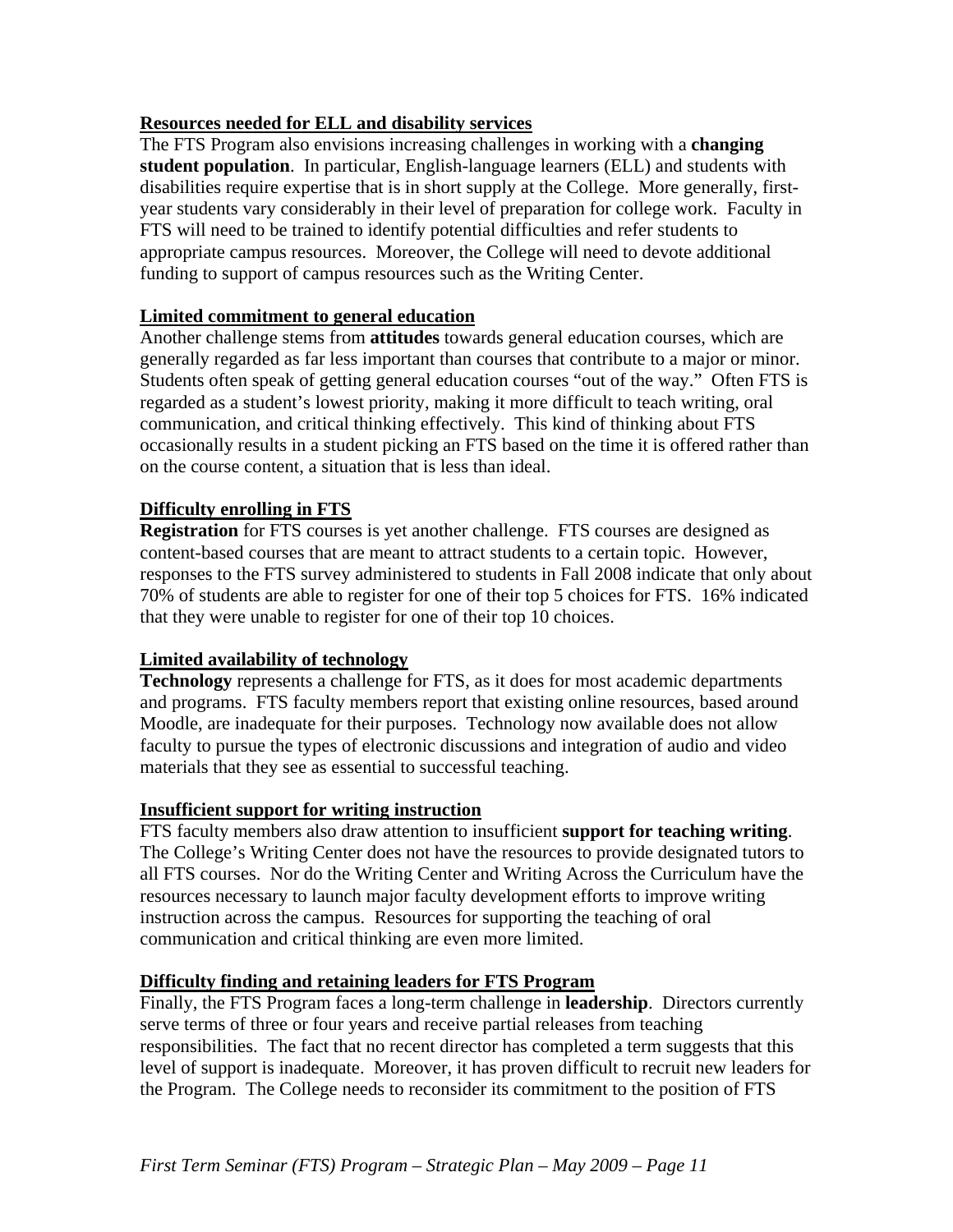Director. Moreover, the College should consider creating the position of Assistant Director of FTS both to reduce the Director's workload and to cultivate future leaders within the Program.

### **Barriers:**

The lack of a **shared philosophy** of general education is a serious barrier to the future development of the FTS Program. Though this limitation is perhaps less marked at Gustavus Adolphus College than at many other institutions, faculty members and administrators still lack models of healthy interactions between academic departments, interdisciplinary programs, and general education. These interactions need not be seen as a burden on academic departments and programs. Participation in general education can lead both to a stronger liberal arts education and to more sophisticated understandings of particular disciplines.

The shortage of **funds for faculty development** should also be considered a serious barrier to improvements in the quality and consistency of instruction and consequently in student learning.

Limited **resources for program leadership** represent another key barrier. The position of FTS Director, modeled on a department chair position, carries responsibilities for faculty development and assessment in writing, oral communication, critical thinking, and advising that are arguably far greater than those of a department chair. This has made it difficult to find the stable leadership for the Program that is vital to its long-term progress.

The FTS Program also faces barriers in finding sufficient **seminar-style rooms** for FTS sections, particularly rooms capable of creating a student-centered atmosphere for 16 students and equipped with technology.

## **Section 3 Strategic Initiatives and Recommendations**

The FTS Program has identified the following strategic initiatives, which cut across its goals in Writing, Oral Communication, Critical Thinking, and Advising. These initiatives would benefit from **increased support from the College**, particularly:

- funding for faculty development opportunities
- support for the Writing Program
- funding for a revitalized FTS web presence
- additional support for Program leadership

### Strategic Initiative 1: **Faculty Development**

The FTS Program will work with partners across the campus to develop a program of faculty development that attracts new and continuing faculty, is sustainable, and that features clear outcomes.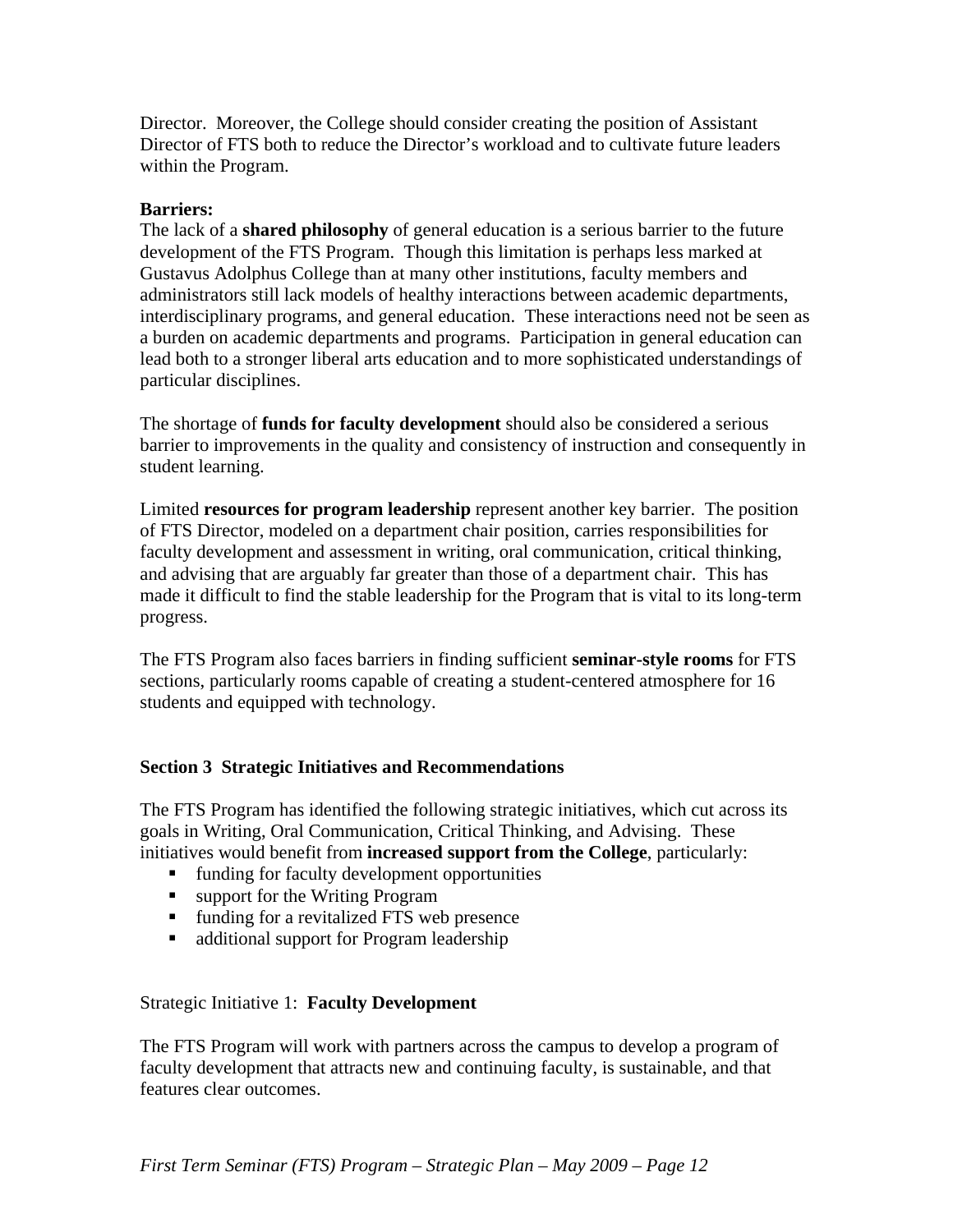Faculty development opportunities in Writing will be developed in coordination with the Kendall Center for Engaged Learning, Writing Across the Curriculum, and the Writing Center and will help faculty achieve the Program's goals of promoting effective Invention, Arrangement, and Style in student writing. Crucial elements will be developing a shared language of writing instruction that can be implemented across departments, promoting effective means of responding to student writing, and discussing effective evaluation of student writing. These efforts will likely require additional support from the College for the Writing Program.

Faculty development opportunities in Oral Communication will be developed in coordination with the Kendall Center and the Communications Studies department and will help faculty promote more effective oral presentation and discussion skills. Crucial elements will be developing a shared understanding of the value and place of oral presentations and discussion in the curriculum, promoting means of integrating oral presentations and discussions into a variety of classes, and discussing effective evaluation of oral presentations and discussions.

Faculty development opportunities in Critical Thinking will be developed in coordination with the Kendall Center and the College Library and will help faculty achieve the Program's goals of promoting clear Reasoning, identifying Assumptions and Implications, examining various Perspectives, and promoting effective Questioning. Crucial elements will be developing a shared understanding of critical thinking as a part of a liberal arts education that cuts across academic disciplines, integrating information literacy assignments into a range of classes, and promoting attention to unstated Assumptions and Implications of arguments among students.

Faculty development opportunities in Advising will be developed in coordination with the Kendall Center and the Advising Center and will help faculty achieve the Program's goals of promoting Developmental Advising, Introducing Students to the College, and Creating a Mentoring Community. Crucial elements will be developing shared expectations regarding advising of students, enabling faculty to introduce students to a wide range of relevant resources on campus, and promoting mentoring relationships, particularly identifying both talented and struggling students and connecting them with the resources that will allow them to make the kinds of progress suited to their developmental needs.

### Strategic Initiative 2 – **Revitalized FTS website**

The FTS Program will work with Gustavus Technology Services (GTS) to revitalize the FTS Program website, making it a more valuable resource for faculty and a more effective means of promoting the liberal arts mission to prospective students. This will likely require additional support from the College for a GTS position that can work with FTS.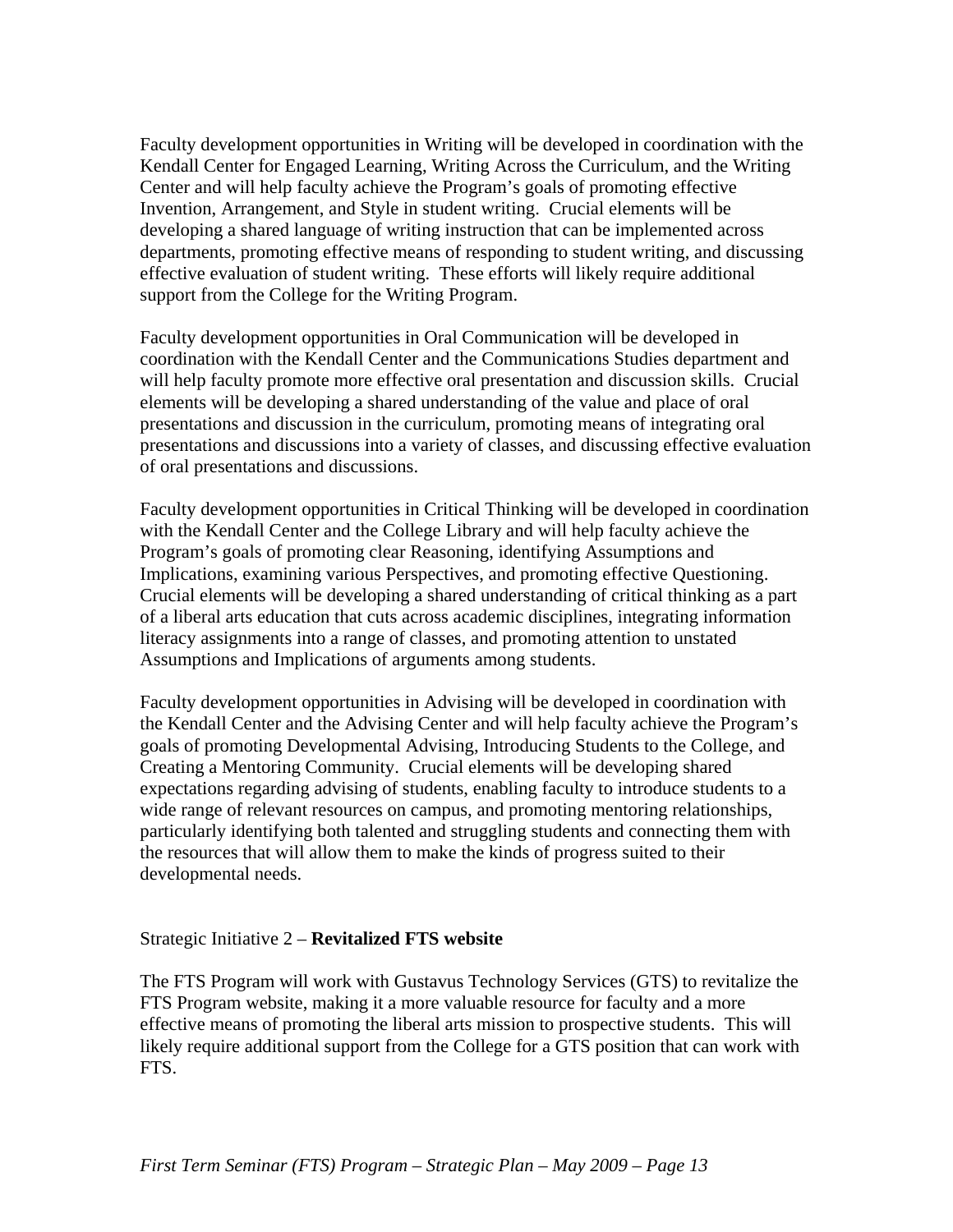In addition to providing basic information about policies and procedures, the revitalized website will provide an array of resources to faculty affiliated with the Program, from syllabi exemplifying best practices in the Program to ideas for assignments that successfully pursue the Program's goals in Writing, Oral Communication, Critical Thinking, and Advising.

The website will also present the philosophy of a liberal arts education to prospective students (and their parents) accompanied with endorsements of the Program from Gustavus faculty, administrators, and students. Additionally, the website will provide a human face for the Program, featuring web profiles of members of the Advisory Board and a sample of faculty affiliated with the Program.

### Strategic Initiative 3 – **Promotion of student research**

The FTS Program will develop opportunities for first-year students to present and discuss their academic work in public settings, allowing them to gain confidence in their academic abilities and further refine their written and oral communication skills. These opportunities can be modeled on the already-successful format of the Celebration of Creative Inquiry. Moreover, these opportunities can be timed to feed into the larger Celebration of Creative Inquiry. For example, the FTS Program can hold its event in February, allowing first-year students who present to gain confidence and receive feedback prior to submitting their work for the Celebration of Creative Inquiry later in the spring.

### Strategic Initiative 4 – **Develop and define partnerships across campus**

The FTS Program will explore partnerships with other programs and initiatives that reflect the College's commitment to a liberal arts education. For example, the Program will consider partnerships that allow first-year students to gain more from the Nobel Conference, First-Year Orientation, Reading in Common, and the recently instituted Global Insight program. The Program will be judicious in these partnerships, carefully avoiding commitments that will spread it too thinly or otherwise prove unsustainable.

## Strategic Initiative 5 – **Strengthen FTS Program leadership**

The FTS Program will develop a sustainable leadership structure that will allow longterm planning and continuity in the pursuit of the Program's goals. This will require additional support from the College in the form of additional course releases, funding for summer work, or additional secretarial assistance to enable the FTS Director to carry out the Program's initiatives. Additional support will also be needed to create an Assistant Director position that will both ease the Director's workload and help develop future leaders for the Program.